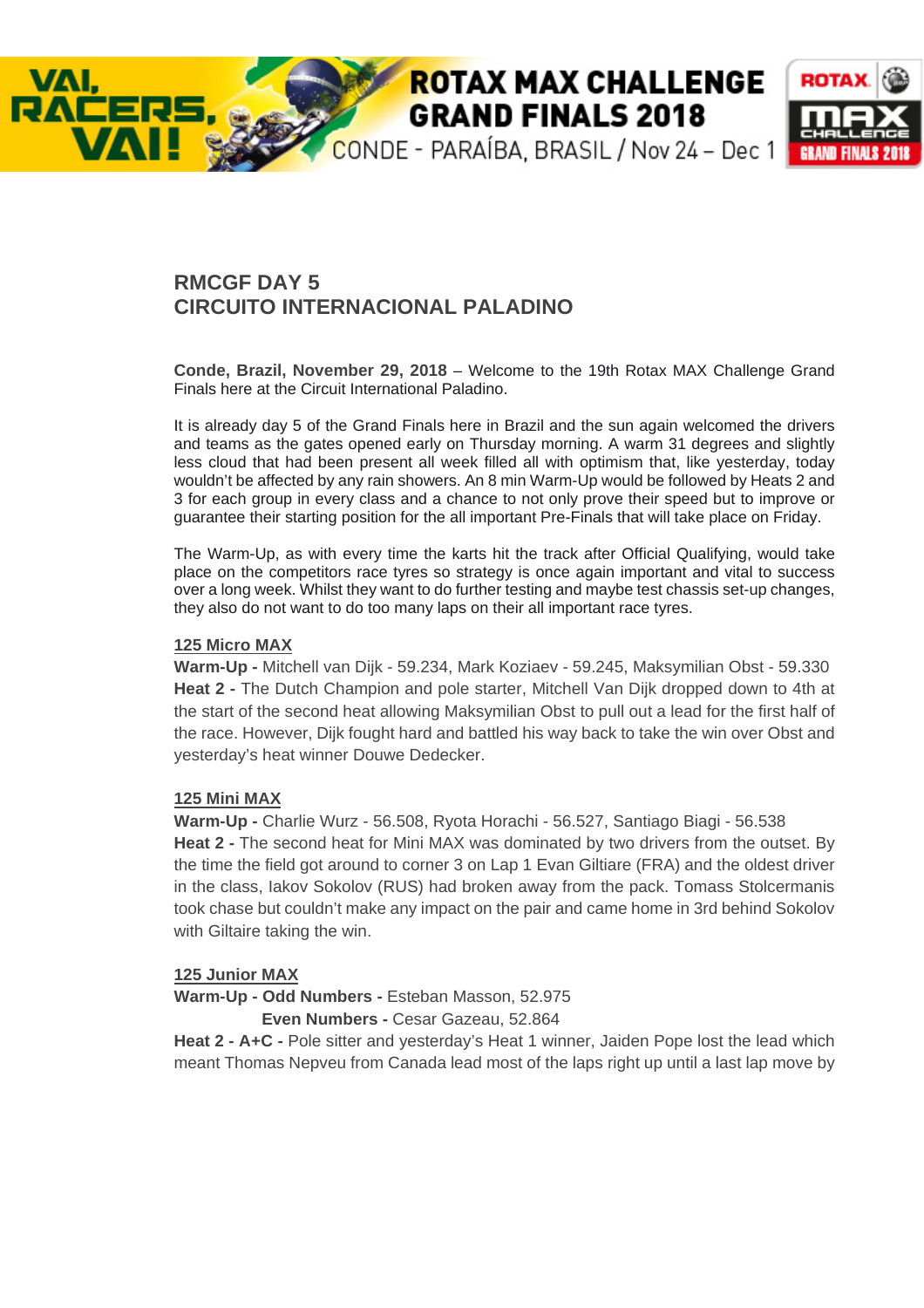Pope that resulted in Victor Frost Bay coming through from sitting in 3rd position to take the win. This dropped Nepveu back to 3rd over the line whilst Jaiden stayed in 2nd.

**Heat 2 - B+D -** William Seal from Australia lead the field around on the first lap with Mads Riis close behind. The Danish driver made his move on Lap 3 and didn't look back making it two wins out of two for Team Denmark in the Junior Category. A 6 kart battle for 2nd and 3rd spots then ensued with Robert De Haan taking 2nd and the Belgium Kobe Pauwels having a great drive making up 9 places to claim 3rd.

**Heat 3 - A+D-** The Juniors came back out on track after the lunch break and Robert De Haan was able to improve on his two 2nd places in his previous heats to take the win. Jaiden Pope also now has the same results as he finished 2nd ahead of Thomas Nepveu from Canada.

**Heat 3 - B+C -** Mexician Noel Leon was able to secure his second heat win of the event in his last heat finishing 0.299 ahead of Lewis Gilbert from the UK and Vigor Hjorvard from Sweden.

# **125 MAX**

#### **Warm-Up - Odd Numbers -** Szabo Boldizsar, 52.286

**Even Numbers -** Senna Van Walstijn, 52.267

**Heat 2 - A+C -** Hannes Morin took the lead at the start and was able to capitalise on a big battle behind him to pull out of a gap that was already 1.7 seconds by Lap 2. Rhys Hunter from the UK and Manaf Hijjawi swapped places for 2nd before Hunter was able to pull away and guarantee the runner-up spot in front of the Jordanian driver. The best result for a female driver was Hannah Greenmeier from the USA finishing in 8th.

**Heat 2 - B+D -** Another Lights to flag victory was Petr Bezel in the second of the Senior heats. Szabo Boldizsar had a great race to finish 2nd but almost 2 seconds behind. Mark Kimber from the UK drove from 10th on the grid to secure 3rd.

**Heat 3 - A+D-** The first driver to win all three of his heats in the class was Hannes Morin from Sweden. He led Senna Van Walstijn over the line who needed a good result after a bad heat yesterday. Belgium's Mick Nolten started and finished in 3rd 0.802 off the front.

**Heat 3 - B+C -** History was made when Manaf Hijjawi was the first driver from Jordan to win a race at the Grand Finals. Another that impressed in this heat was Zac Stitchbury from New Zealand who moved up 5 places to bank a crucial 2nd position. They both led home Pole man Petr Bezel.

#### **125 MAX DD2 Masters**

**Warm-Up - Odd Numbers -** Matthew Hamilton, 52.343

 **Even Numbers -** Slawomir Muranski. 52.775

**Heat 2 - A+C - Four time Grand Finals Champion, Christiano Morgardo was back where** he belonged when he won the first heat race today for DD2 Masters from New Zealand's Fraser Hart, who now had two 2nd place finishes to his name. Home advantage went to Lucas Zacante Souza as he moved up an impressive six places to take 3rd.

**Heat 2 - B+D -** The fastest lap time of the week (52.215) so far and the win of the second heat for his group, went to Matt Hamilton (NZ). Although the gap was a large one over the line, Austrian Robert Pesevski was also very fast (52.375) and showed he can come through traffic

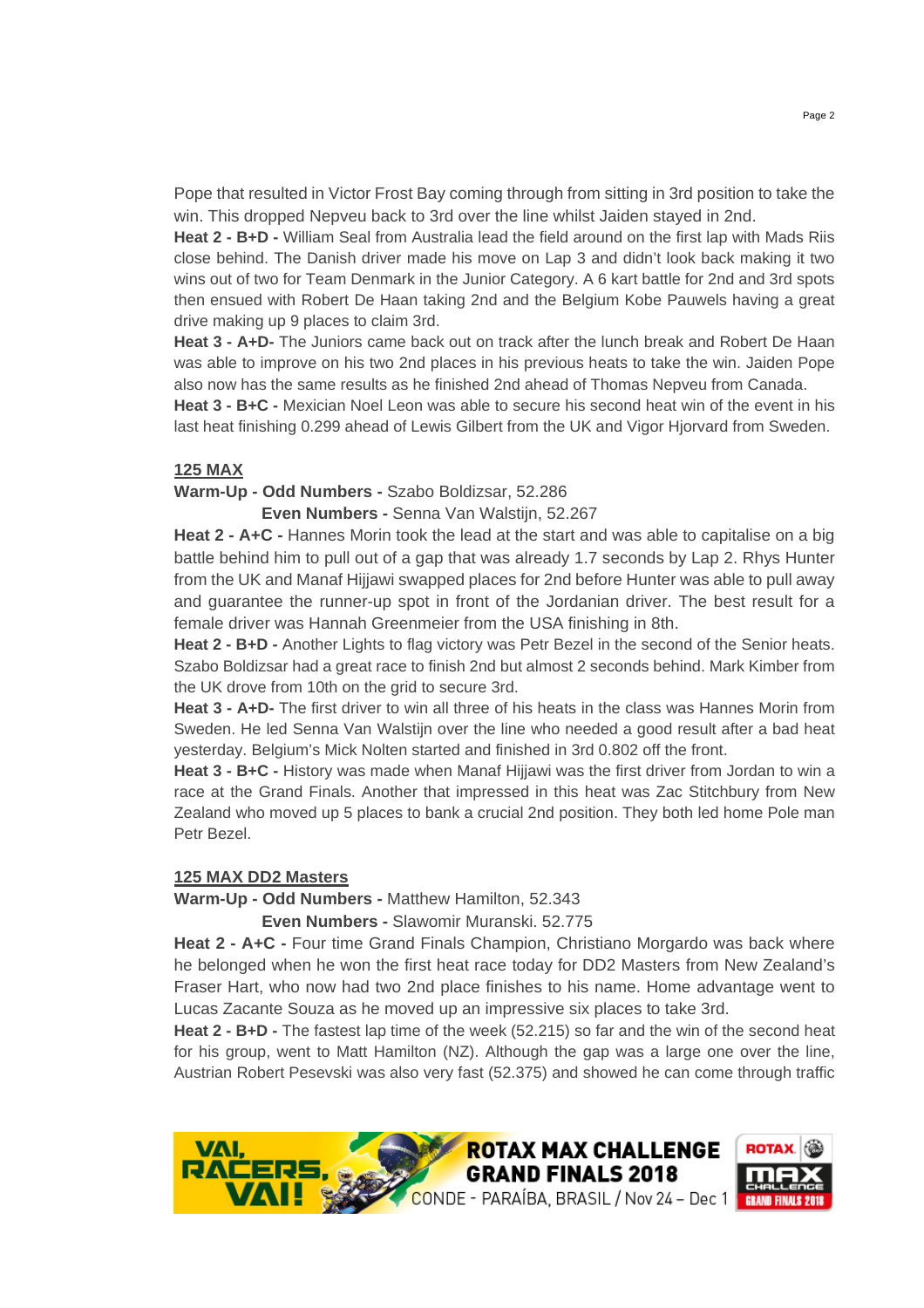after passing both South Africian's Stephen Michael (3rd) and Jonathan Pieterse (4th) to finish 2nd.

**Heat 3 - A+D-** Cristiano Morgado was able to back up his previous win with another as he led an again charging Robert Pesevski. New Zealand's Fraser Hart put in another solid performance to complete three top 3 finishes in his heats with a 3rd.

**Heat 3 - B+C -** Like his also experienced counterpart, Morgardo, Matthew Hamilton (NZ) was able to claim his second win of the day, however this will be more vital for him following his bad result in his first heat yesterday. The first race of the week to be Red Flagged following an incident, a single file re-start saw Michael Stephen and Antti Ollikainen drive a sensible heat race to finish 2nd and 3rd.

# **125 MAX DD2**

**Warm-Up - Odd Numbers -** Ivan Ekelchik, 52.105

 **Even Numbers -** Claudio Pagliarani, 51.936

**Heat 2 - A+C -** It couldn't have been closer over the line between Xen De Ruwe and Daniel Formal to make it 2 heat wins for either driver, but it was the driver racing for Solvenia De Ruwe that got to the line only 0.007 ahead. Jonathan Buxeda from New Zealand improved one position to cross the line in 3rd.

**Heat 2 - B+D -** Team USA took a win in the second DD2 heat with Taylor Greenfield beating the pole man Claudio Pagliarani and Team Australia's Ryan Wood who races with a New Zealand licence secured another 3rd place to match his performance yesterday**.** 

**Heat 3 - A+D-** Daniel Formal got the second Heat win he only just lost out on earlier today when he beat Ryan Kennedy (AUS) and Taylor Greenfield (USA) over the line.

**Heat 3 - B+C -** Securing three heat wins to get the pole (not accounting for any time penalties) for his Pre-Final tomorrow was Xen De Ruwe. The Italian Claudio Pagliarani came 2nd and Ryan Wood eventually finished 3rd after leading the heat for a couple of laps early on.

#### **DEKM RGF**

**NQ-Practice -** For the first time this week the top of the timesheet was taken by a driver other than the Brazilian Roberto Da Silveira when Finn Albig managed a 55.653 ahead of Da Silveira's 55.757

**Qualifying -** A new name again was on top when Official Qualifying took place and Lukas Horstmann did a 55.135. The experience of Da Silveira is still in contention though as he will start P2 with Germany's Lauren Clevert completing the Top 3.

Once all of the results and any time penalties are assessed we will know the starting grids for the all important Pre-Finals that will take place tomorrow. There is still all to be gained or lost as only the top half of drivers in each class will make it through to Saturday's crucial Final where the 2018 Rotax MAX Challenge Grand Final Champions will be crowned.

Stay tuned for our upcoming daily reports, which bring the intense action of the RMCGF to you!